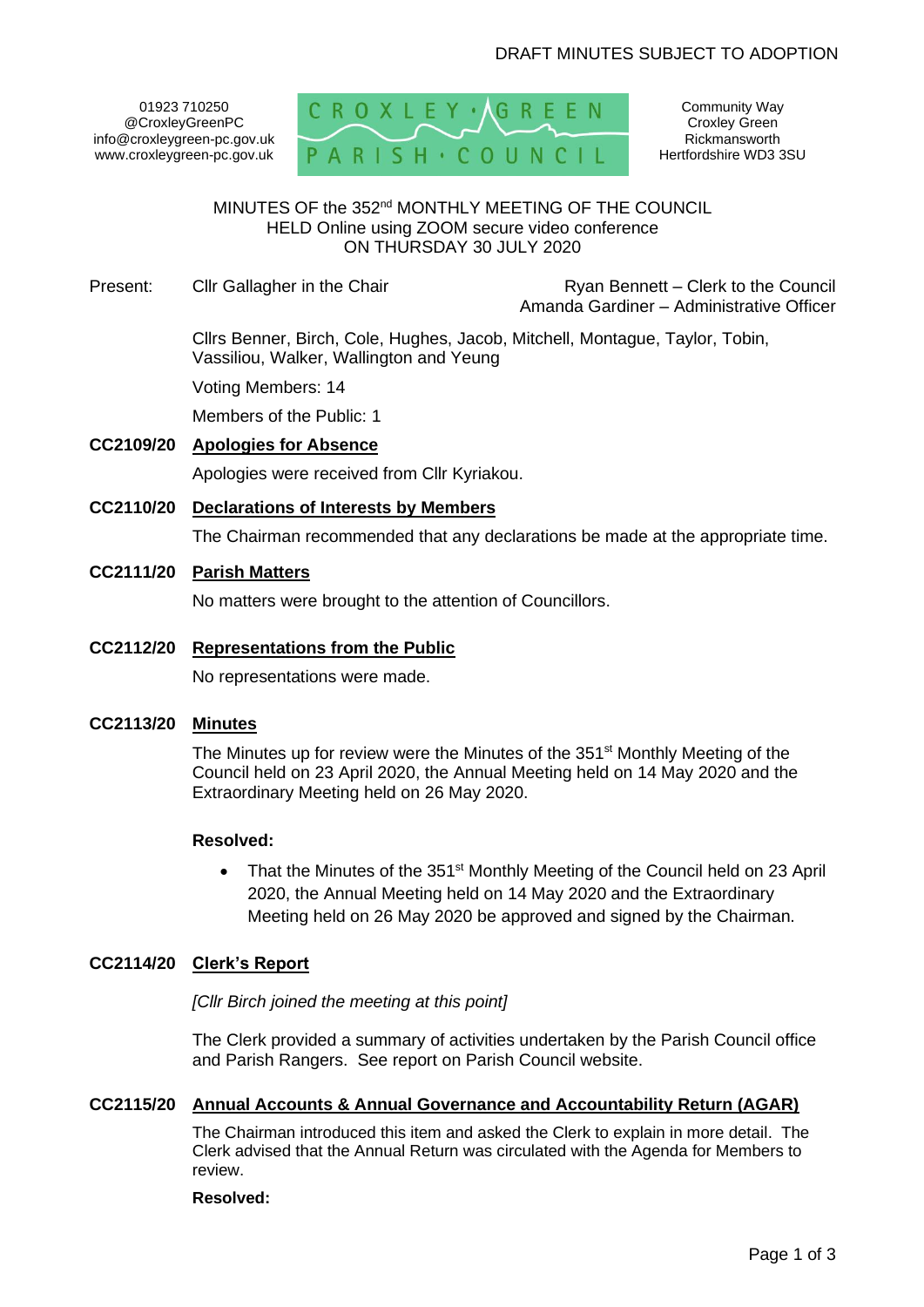• That the Annual Return Section 1 (Annual Governance Statement) items 1 – 8 be answered in the affirmative ('yes') and item 9 be answered as Not Applicable and be signed accordingly.

# **CC2116/20 Council Charities 2020/21**

The Clerk introduced the topic of Council Charities 2020/21 and explained that due to lockdown, events that would have supported the charities have not taken place leading to a reduction in fund raising. The Clerk recommended that the charities chosen for 2019/20, Hertfordshire Mind Network and Cure Parkinson's Trust, should remain as Council charities in 2020/21. The Clerk also recommended that the date to select Council charities should be in November or January to align with the budgeting calendar. Members agreed to defer the selection of a charity for the 2020 Dog Show.

## **Resolved:**

- That Hertfordshire Mind Network & Cure Parkinson's Trust remain the Parish Council Charities until April 2021.
- That the nominated Charities for 2021/22 are chosen by Council during the 2021/22 Budget setting process.
- That recommendation 3 "That a charity be chosen to support at the 2020 Dog Show" is deferred to the Council Meeting on 24 September 2020 after Dog Show & Apple Day Working Group confirms event will or will not go ahead.

# **CC2117/20 Interim Final Report from the Coronavirus Strategy Working Group**

Cllr Cole presented the recommendation from the Finance & Administration committee that the draft strategy from the Coronavirus Response & Strategy Development Working Group's final report be adopted by Council – see item FA1519/20.

## **Resolved:**

• That the recommendation from the F&A Committee, FA1519/20, is accepted and the final report is adopted by Council.

# **CC2118/20 Police Community Support Officers (PCSOs)**

The Clerk introduced the paper on funding the PCSOs for Croxley Green 2020/21. Members discussed the varying perceptions of the visible presence of the PCSOs within Croxley Green, the Service Level Agreement and agreed that it does not cover the specifics of the role of the PCSO and that a meeting should be sought with the new Chief Inspector to discuss this.

*[Under Standing order 5.20 Cllr Wallington requested a recorded vote on signing of the Service Level Agreement in its current format]*

**Recorded Vote** – Agreement for the Clerk to sign the current SLA:

*[Cllr Jacob declared a non-pecuniary interest and did not take part in the vote.]*

| For               | <b>Against</b>         | <b>Abstain</b> |
|-------------------|------------------------|----------------|
| <b>Cllr Birch</b> | <b>Cllr Benner</b>     |                |
| Cllr Cole         | <b>Cllr Wallington</b> |                |
| Cllr Gallagher    |                        |                |
| Cllr Hughes       |                        |                |